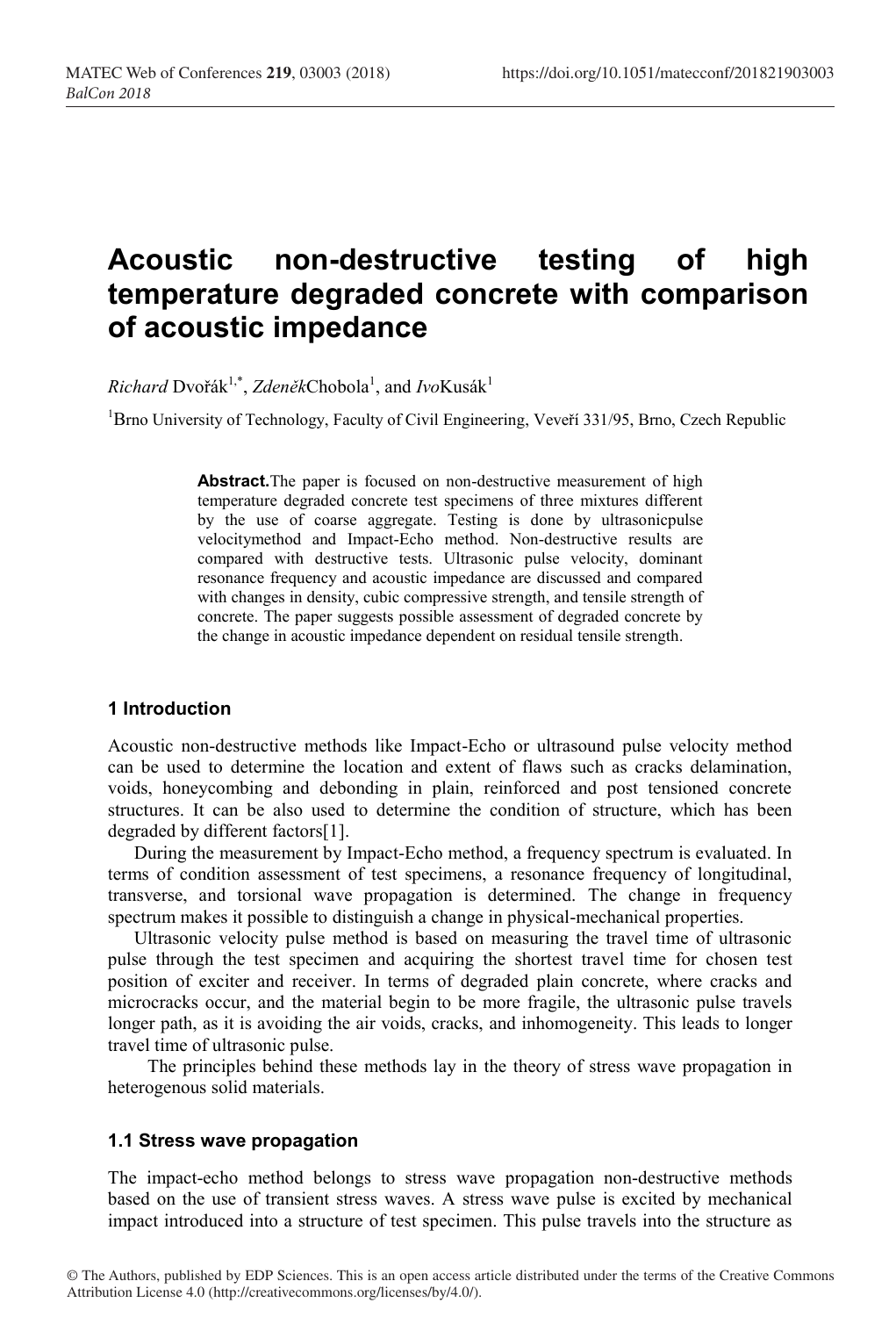dilatational (P) and distortional (S) waves and along the surface as a Rayleigh (R) wave as is shown at Fig.2. The P- and S-waves propagate into the structure along spherical waveforms and are reflected by internal cracks, voids, interface between different mediums and by external boundaries of the structure. A P-wave is associated with normal stress, while an S-wave is associated with shear stiffness. A Rayleigh wave, also called a surface wave or R-wave, propagates along the surface of a solid, and particle motion is retrograde elliptical[2].

Fig 1shows a situation when a P- or S-wave front is incident on a boundary between dissimilar media, "specular" reflection occurs. At a boundary between two different media only a portion of a stress wave is reflected. The remainder penetrates the underlying medium (wave refraction). The angle of refraction, β, is a function of the angle of incidence,  $\theta$ , and the ratio of wave speed,  $C_2/C_1$ , in the different media, and is given by Snell's Law. Depending on the angle of incidence, a P-wave can be partially reflected as both P- and S-waves and can be refracted as both P- and S- waves[3].

$$
R_n = \frac{Z_2 - Z_1}{Z_2 + Z_1} \tag{1}
$$

The portion of an incident ray of a P-wave that is reflected at an interface between two media depends on the specific acoustic impedances of each medium (equation 1).



**Fig 1.** Reflection and refraction of P-wave [3].

If mechanical wave propagating through concrete (concrete have acoustic impedance 9- 10⋅10<sup>6</sup>kg⋅m<sup>-2</sup>⋅s) hit interface with air void (air have acoustic impedance 0.413 kg⋅m<sup>-2</sup>⋅s), mechanical wave is reflected and serve as new source of longitudinal, transverse andRayleigh waves.

$$
Z = D \cdot v_L \tag{2}
$$

The acoustic impedance of a material *Z*is density *D*multiplied by acoustic velocity  $v_l$  in material. This parameter therefore combines the change in two material attributes, which are genuinely affected by high temperature.

#### **1.2 Degradation of concrete**

Concrete is a heterogenous material, which consists of fine and coarse aggregate, cement adhesive, additives, and mix water. Each compound reacts to elevated temperature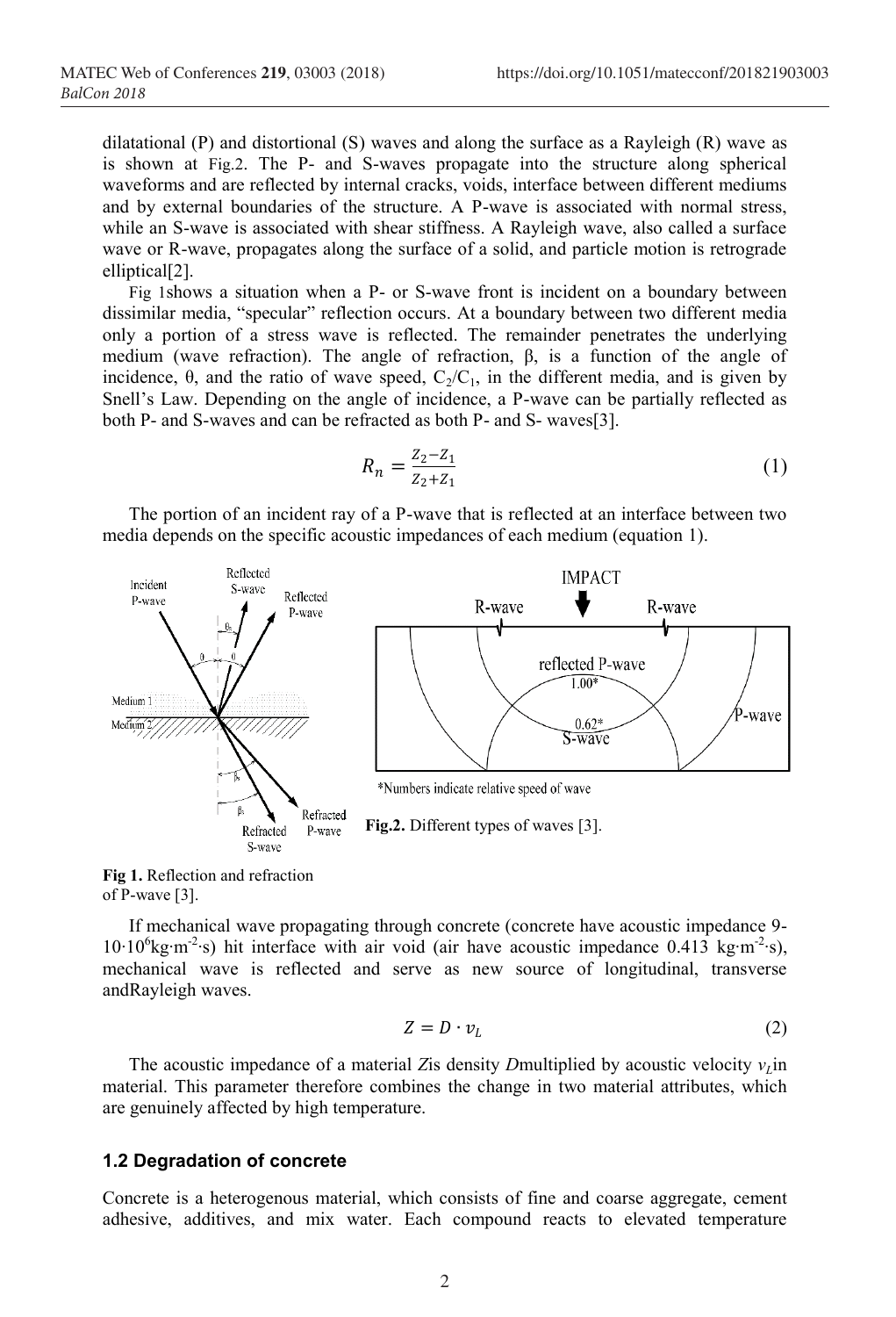differently, therefore the changes in physical-mechanical and physical-chemical properties cause a synergistic effect.

Consequently,we can divide the process of concrete degradation by high temperature by reaction of aggregate, cement matrix and free and bounded water content.

## *1.2.1 Aggregate*

Aggregates with a high content of silica suffers to phase change of quartz at 574°C when βquartz transform to  $\alpha$ -quartz. Approximately at  $300 - 400^{\circ}$ C silica aggregate begins to form microcracks at interface with cement matrix, which leads to increased porosity and absorption[4].

Limestone aggregate is slightly less resistant to high temperatures, but the decrease in strength for silica and limestone aggregate is more alike up to 700°C. From this temperature a limestone aggregates have shown better performance, thanks to decomposition of calcite  $CaCO<sub>3</sub> \rightarrow CaO + CO<sub>2</sub>$ <sup>†</sup>. Exceeding a threshold of 900°C both limestone and silica aggregate perform similar in term of residual strength[4].

## *1.2.2 Cement*

The reaction of hydraulic cement binder to elevated temperature was thoroughly researched in past decades. The degradation process of cement matrix consists of two main compounds, CSH gels and portlandite  $Ca(OH)_2$ . Dehydration of CSH gels take place in temperature range of 105 to 1000°C and consists of multi-step reaction. Portlandite dehydrate in temperature range from 400 to 550°C[5]. Due to volume change during dehydration, the cement tends to shrink and form microcracks.

## **1.3 Applied materials**

For the sake of an experiment a set of 3 mixtures A, B and C was designed. A number of 63 test specimens of diameter  $100 \times 100 \times 400$  mm were manufactured from each mixture. All teste specimens were stored in water containment for 28 days. Test specimens were afterwards preheated in laboratory oven at 110°C for 78 hours. By this, we remove residual free water content to prevent concrete from explosive spalling[6].

The mixture was prepared with use of fine aggregate of fraction 0/4 mm from local quarry Žabčice was and coarse aggregate of fraction 8/16 mm and 11/22 mm from local quarry Olbramovice. The applied fine aggregate mainly consist of quartz and coarse aggregate mainly consist of granodiorite, where the main compounds are feldspar, quartz, and biotite.Portland cement used in experiment was CEM I 42.5 R from local cement works Mokrá. Specific amounts of each compounds are shown inTable 1.

| <b>Compounds</b>                      | Amount of each compound for 1 m <sup>3</sup> [kg] |                  |           |
|---------------------------------------|---------------------------------------------------|------------------|-----------|
|                                       | <b>Mixture A</b>                                  | <b>Mixture B</b> | Mixture C |
| Cement CEM I 42.5 R                   | 345                                               | 345              | 345       |
| Fine aggregate Žabčice 0/4 mm         | 848                                               | 896              | 813       |
| Coarse aggregate Olbramovice 4/8 mm   |                                                   |                  | 1010      |
| Coarse aggregate Olbramovice 8/16 mm  | 980                                               | 521              |           |
| Coarse aggregate Olbramovice 11/22 mm |                                                   | 391              |           |
| SuperplastizerSicaViscocrete 2030     | 2.8                                               | 2.5              | 3.1       |
| Mix water                             | 160                                               | 173              | 176       |

**Table 1.** Mixture designs.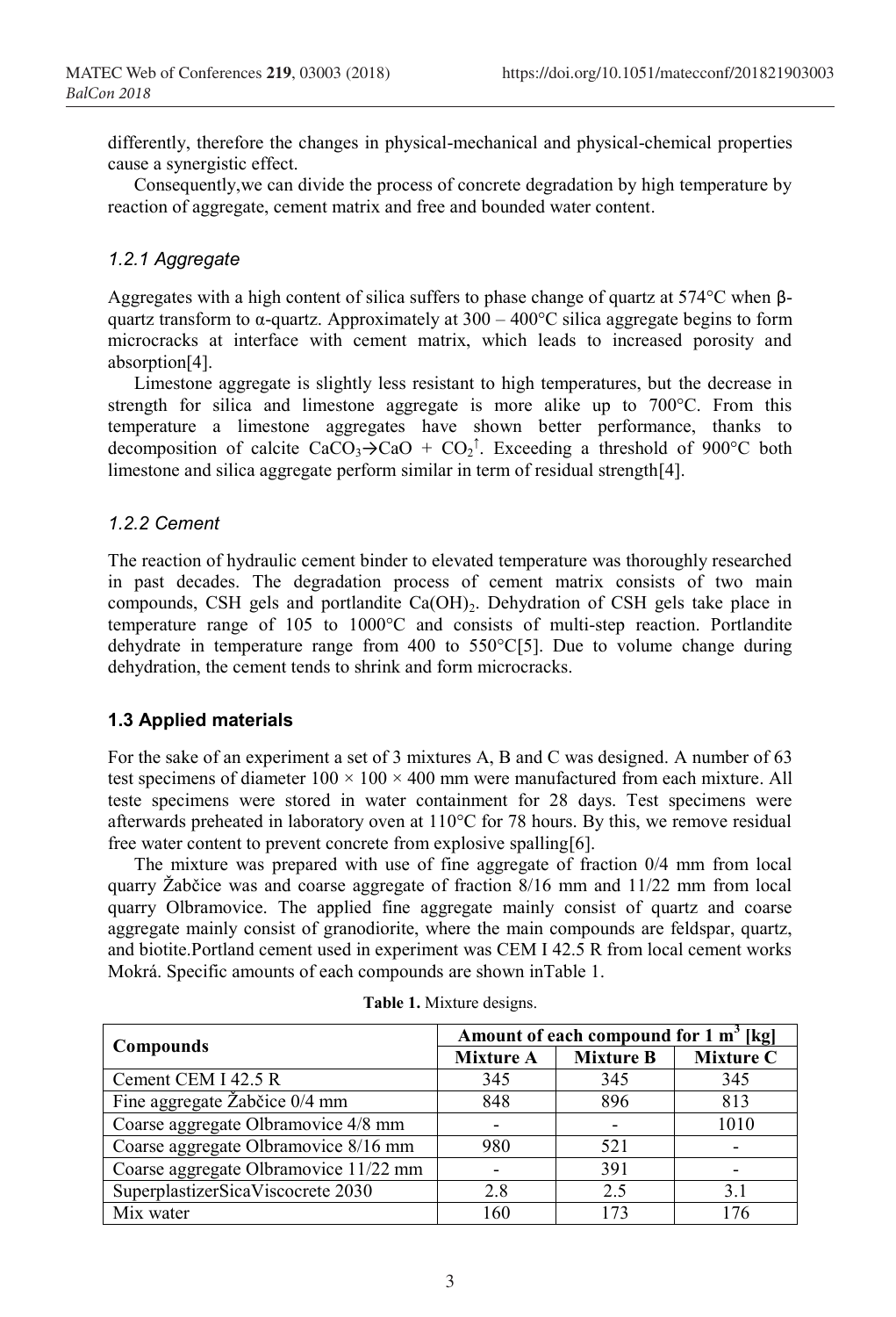Test specimens were then fired in ceramics furnace Rhode KE 130B (shown at Fig.3)with temperature gain of  $5^{\circ}$ C/min. The aimed temperatures were maintained for 1 hour, the test specimens were spontaneously cooled to room temperature inside the furnace. Each mixture was divided to 1 reference set and 6 temperature fired sets. The reference set was kept at laboratory conditions at relative humidity of 50-60% and air temperature 19- 21°C. After firing in the furnace, specimens were moved to laboratory conditions resembling the ones for a reference set.



**Fig.3.** Ceramic furnance Rhode KE 130 B.



**Fig.4.** Impact-Echo test setup.

# **1.4 Used methods**

## *1.4.1 Ultrasound pulse velocity method*

The ultrasonic pulse analyser 58-E4900 was applied for the measurement. Measurement by ultrasonic pulse method was conducted in longitudinal way of test specimens laying on rubber pads. In order to determine the shortest time needed for ultrasonic pulse to travel the length of test specimen each test consists of three test positions of exciter and receiver. The first position is at centre of upper surface, second at the middle and third at centre of the specimen base. Three different travel speeds were acquired and the shortest was picked as $v_L$ [7].

## *1.4.2 Impact-Echo*

Measurement by Impact echo was conducted on test specimens placed on rubber pads. As exciter of mechanical stress waves a spherical hammer of a total mass 70.5 g was used. In order to perform vibration a piezoelectric sensor MIDI 446s12 was used, signal processing was performed by the use of digital oscilloscope Handyscope HS3 with sampling speed set to0.2MHz.In order to record the longitudinal waves, the receiver was placed in the front of test beam and exciter hit the test specimen at the opposite side [8].The measured signal was transformed to frequency spectrom by Fourier fast transformation [9].The measurement procedure is shown on Fig.4. Each recorded signal lasted 335 ms and was made up by 65.5 thousands records. Due toRAM memory instalation in the oscyloscope, each signal also contained first 3 ms of signal before the impact of mechanical impuls.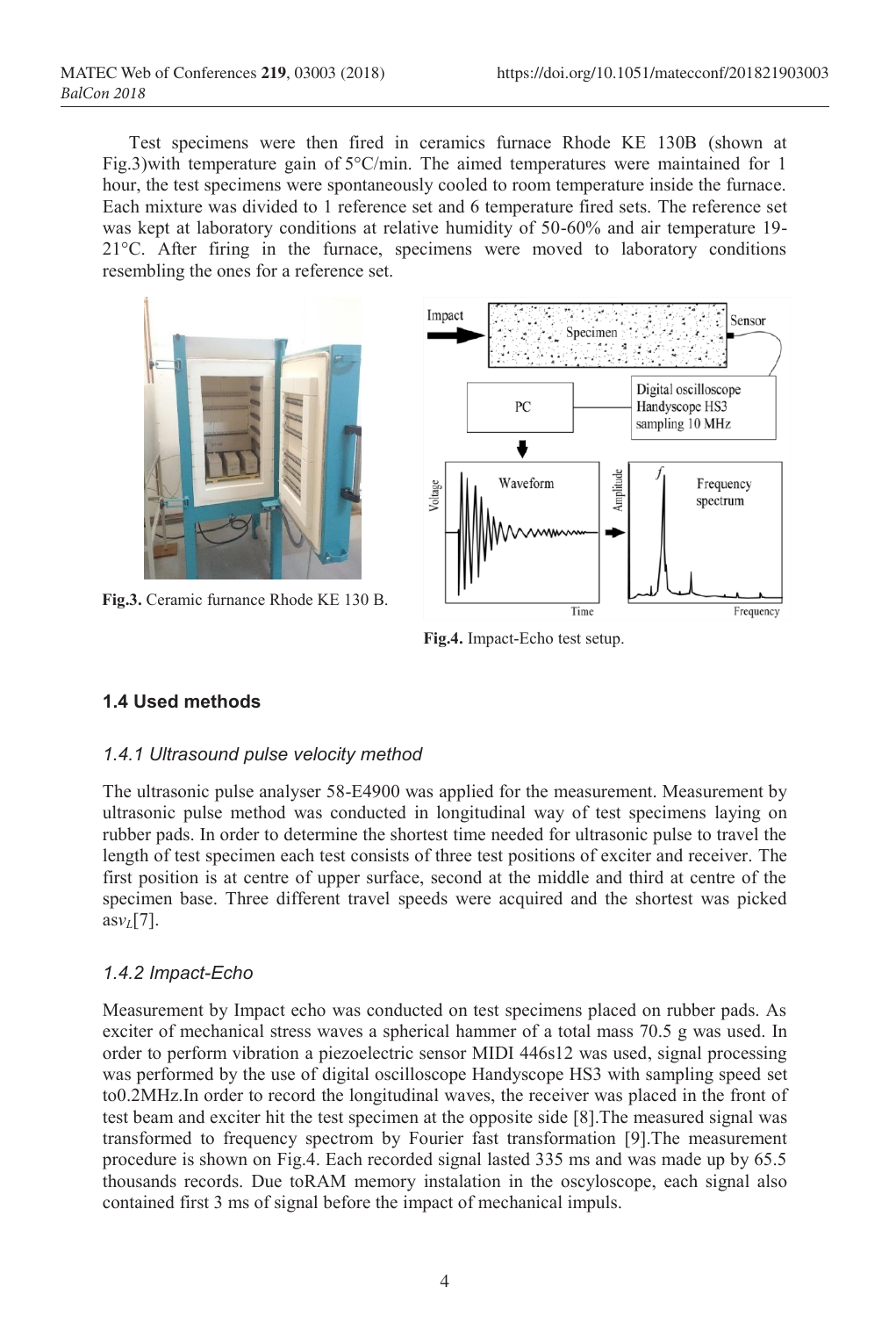#### *1.4.3 Destructive tests*

In order to compare the non-destructive results obtained by ultrasound pulse velocity method and Impact-Echo method destructive tests were conducted. The test specimens were tested by four-point bending test on flexural tensile strength[10] on each end of broken specimens a cubic compressive strength test was made[11].

## **2 Results of measurement**

#### **2.1 Density and absorbance**

Test specimens have shown a slight loss of mass for thermally degraded test specimens as is shown atFig.5. The average density of non-degraded concrete specimens was for mixture A 2360 kg⋅m<sup>-3</sup>, for mixture B 2380 kg⋅m<sup>-3</sup> and for mixture C 2210 kg⋅m<sup>-3</sup>. Density of mixture A lost 7.6% for set degraded by 1000°C. This decrease in density was for mixture A lowest from all sets, mixture B lost 8.8% and mixture C nearly 9%. Highest decrease of mass appeared between 20 and 200°C for mixture B and C. This leap is due to pre-drying in laboratory oven of mixture B and C. Temperature sets of 200 and 400°C of Mixture A has not been pre-dried in the beginning of the experiment.



**Fig.5.** Relative change in density. **Fig.6.** Change of water absorbance.

As mentioned in chapter 1.2, thermal degradation of concrete leads to the increase in porosity.Fig.6shows the results of water absorbance based on Czech norm for measurement of water absorbance and leakage of concrete[12]. Water absorbance of non-degraded specimens was equal 3.8% for mixture A, 5.2% for mixture B and 5.3 for mixture C. The highest water absorbance 10% was detected for mixture C at a 1000°C set.

#### **2.2 Impact echo and ultrasonic pulse velocity measurement**

The measurement by Impact-Echo method has shown a change in dominant frequency spectrum (Fig.7.). The reference set showed frequency 5.22 kHz for mixture A, 5.41 kHz for mixture B and 4.92 kHz for mixture C. The first decrease in dominant frequency has appeared at temperature 400°C for mixture A. This change is due to the pre-drying of test specimens of mixture B and C. The highest decrease in longitudinal frequency for all mixtures appeared between temperature 400 and 600°C. I this temperature range also occurs phase change of β-quartz to α-quartz and decomposition of portlandite (1.2.2). Above the temperature of 600°C the rate of decrease in resonance frequency falls. The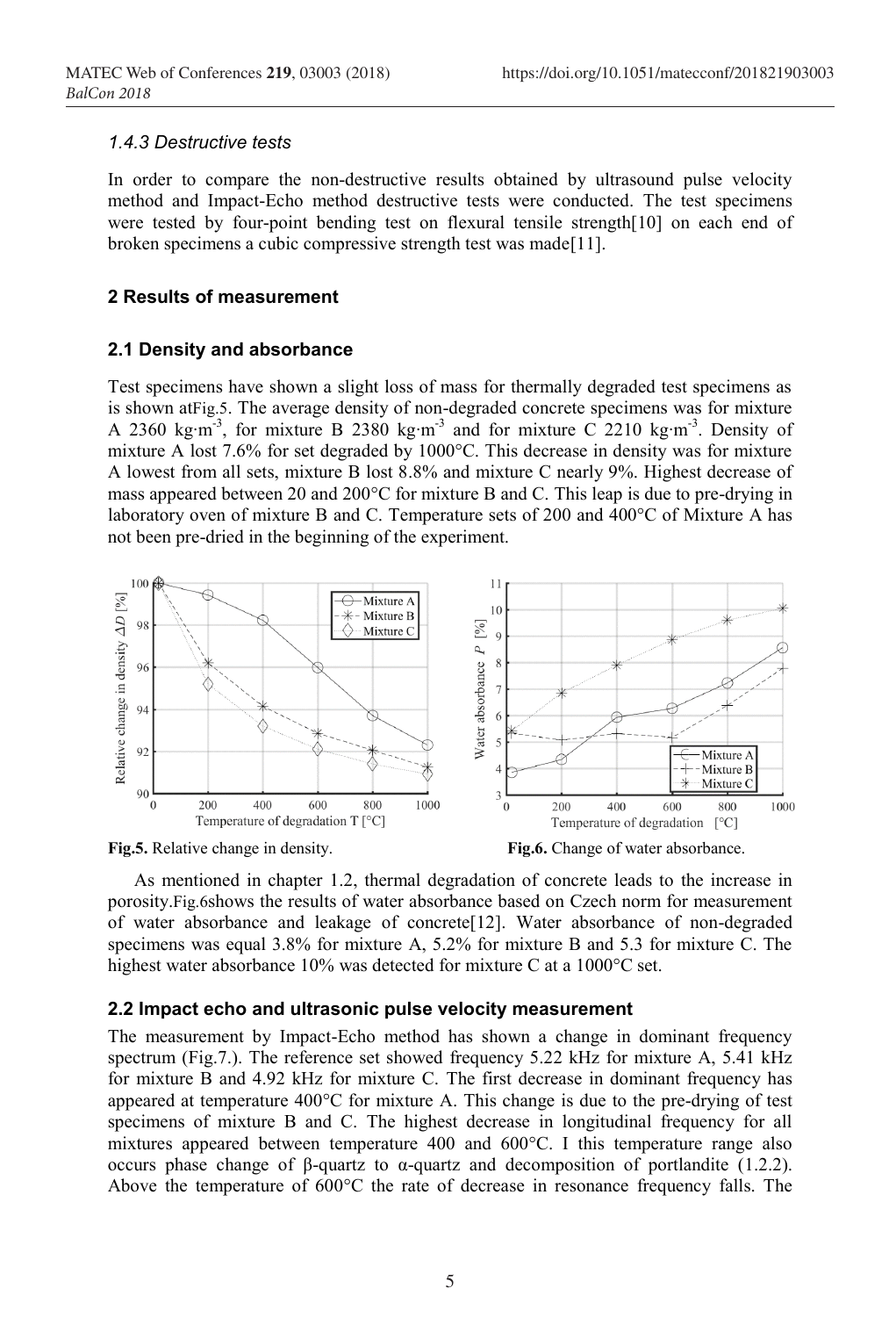lowest measured frequencies occurred for 1000°C temperature sets. Resonance frequency for mixture A was 0.67 kHz, for mixture B 0.63 kHz and for mixture C 0.78 kHz.



**Fig.7.** Measurement of longitudinal resonance frequency by IE method.

**Fig.8.** Ultrasounic pulse velocity measurement.

The results of pltrasonic pulse velocity measurement have shown a similar trend in fall of pulse velocity for each temperature sets as is shown on Fig.8. The non degraded mixtures reached velocity from 4350 m⋅s<sup>-1</sup>to 4620 m⋅s<sup>-1</sup>. A major decrease occured between temperature 400 and 600°C, which was most significant for mixture B, where pulse velocity change from 4090 m⋅s<sup>-1</sup> to 2600 m⋅s<sup>-1</sup>. This mixture have shown highest resistance to degradation in term of ultrasonic pulse velocity mesurement. At 1000°C, the measured value value for mixture B is 1026 m⋅s<sup>-1</sup>, the higher than velocity of mixture A 747 m⋅s<sup>-1</sup> and mixture C 678 m⋅s<sup>-1</sup>. This is quite an oposite result than in the Impact-Echo measurement.

#### **2.3 Destructive tests**

The results of destructive tests are shown at Fig.9 and Fig.10. For each temperature and reference set a flexural tensile strengthtest and cubic compressive strength test have been conducted. Compressive strength for reference set for mixture A was 66 MPa, for mixture B 74 MPa and for mixture C 50 MPa.



**Fig.9.** Cubic compressive strength test. **Fig.10.** Flexural tensile strength test.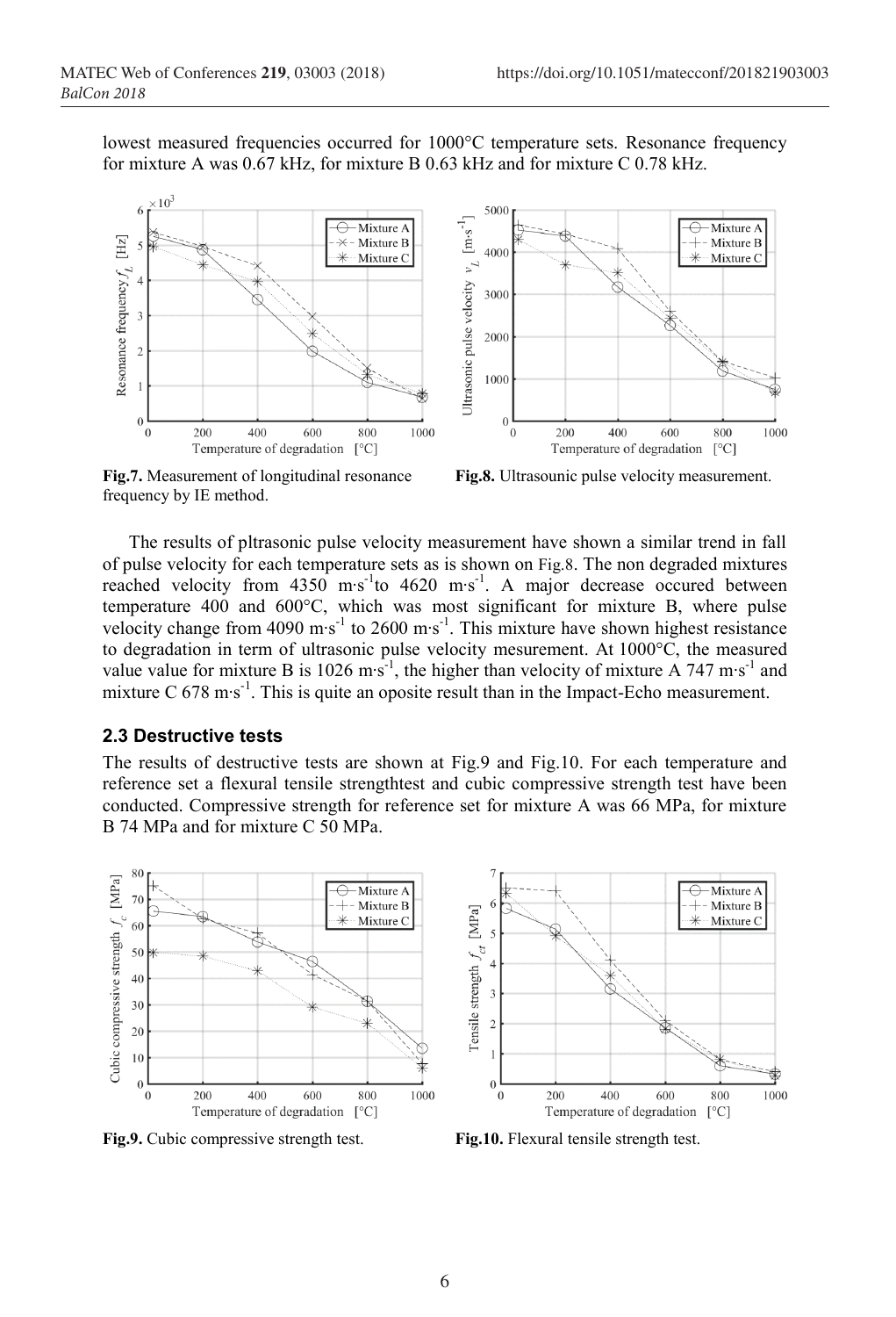The first decrease in strength appeared at temperature  $200^{\circ}$ C, which was most significant for mixture B, although in Impact-Echo and Ultrasonic pulse velocity measurement this mixture seemed most resistant to temperature degradation.

## **2.4 Change in acoustic impedance**

The measured values of density and acoustic velocity in specimens, make it possible to compute acoustic impedance for each temperature set. Fig.11 presentsrelation of acoustic impedance with the change of flexural tensile strength. We can easily recognize, although reference sets show different flexural tensile strength and acoustic impedance, after 40°C the measured values match and dispersion of acoustic resistance for 600, 800 and 1000°C corelate with polynomial trendline of order 2. The trendline reliability value R is 0.977.



**Fig.11.** Change of acoustic impedance Z to flexural tensile strength.

It seems that, at high temperatures, above 400°C the rate of acoustic impedance on tensile strength properties of test specimens normalize to narrow values.

# **3 Conclusions**

The presented paper aims at non-destructive testing of high temperature degraded concrete test specimens of three mixtures, different by used coarse aggregate. It compares the measured results of 6 temperature sets and 1 reference set for each mixture. A change in measured resonance frequency by impact-echo testing proves a correlation between change of resonance frequency and physical-mechanical state which is represented by destructive tests. Change of acoustic impedance on change of flexural tensile strength is observed. Non-degraded reference sets of all three mixtures have shown different initial values of measured acoustic impedance and tensile strength. At the temperature degraded sets above the 400°C the measured values are more intersected by the trend line. From 600 to 1000°C reliability R of a polynomial trendline of order 2 is 0.977. It seems that the measurement of acoustic impedance for tested degraded specimens may be used as a reliable tool to assessits residual mechanical properties. In the past studies of vibroacoustic methods used on high-temperature degraded concrete has proposed [13]combined application with destructive tests [14]. The approach of the presented paper suggests a process to accurate the condition of thermally degraded concrete via its acoustic impedance obtained from ultrasonic pulse velocity method, or resonance method and the density of concrete. This would be in practice conducted on core bore specimens or insitu. The temperatures during fire accidents in average reach from 400 to 650°C, these temperatures and the highest ones show a strong dependence between acoustic impedance and tensile strength. This means that most of concrete structures severely damaged by fire, could be assessed by this